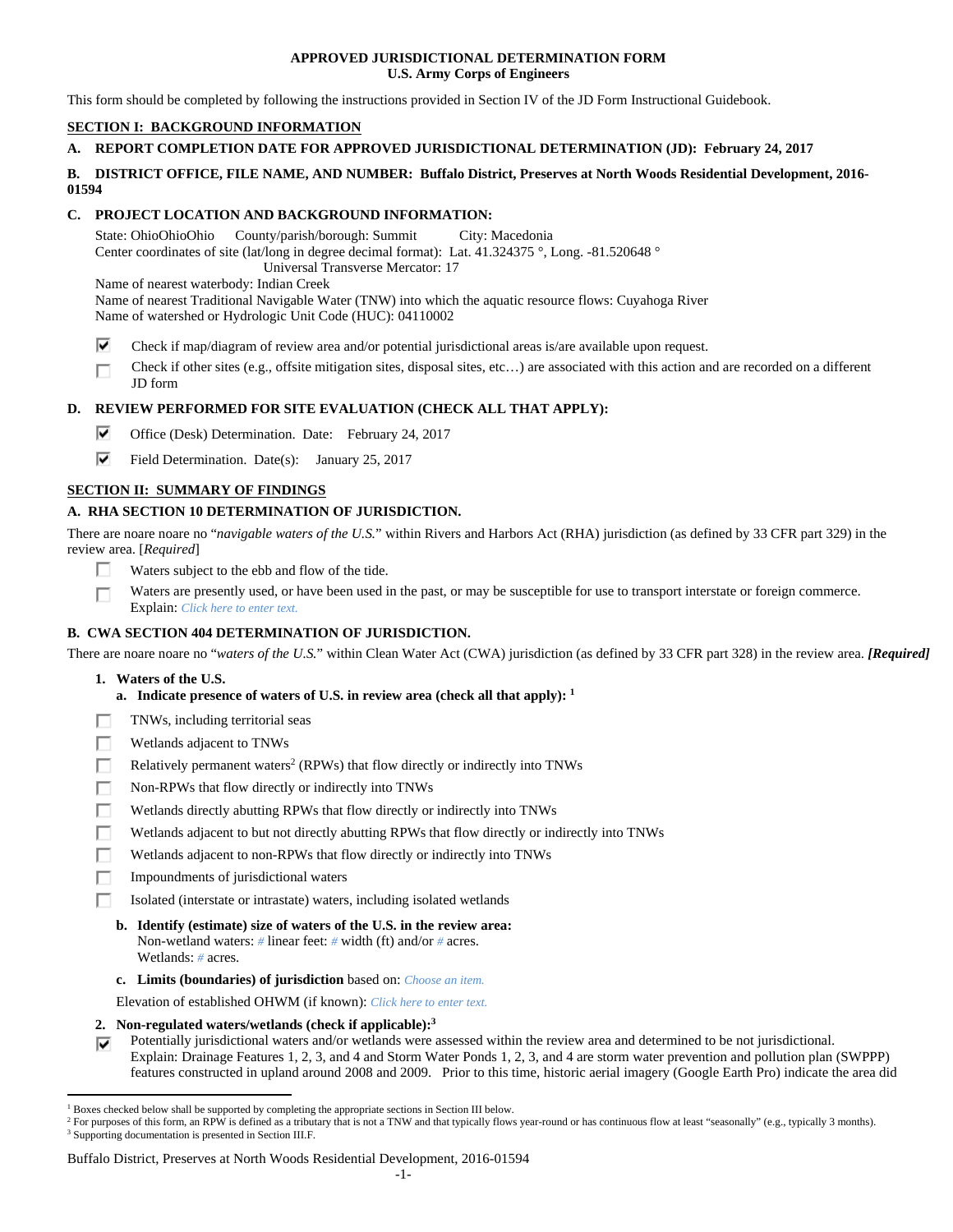not contain these features. Aerial Imagery dating back to 1952 indicate that wetland and stream did not exist in the locations of the storm water features prior to their construction. Google Earth aerial imagery clearly shows that the storm water features are constructed. The consultant also provided a copy of the SWPPP plan that was developed for Faith Fellowship Church post construction grading plan. The SWPPP was developed for an area that was used for a borrow area for the OH State Route 8 expansion. The approved jurisdictional determination area encompasses only the area that were constructed as a part of the SWPPP.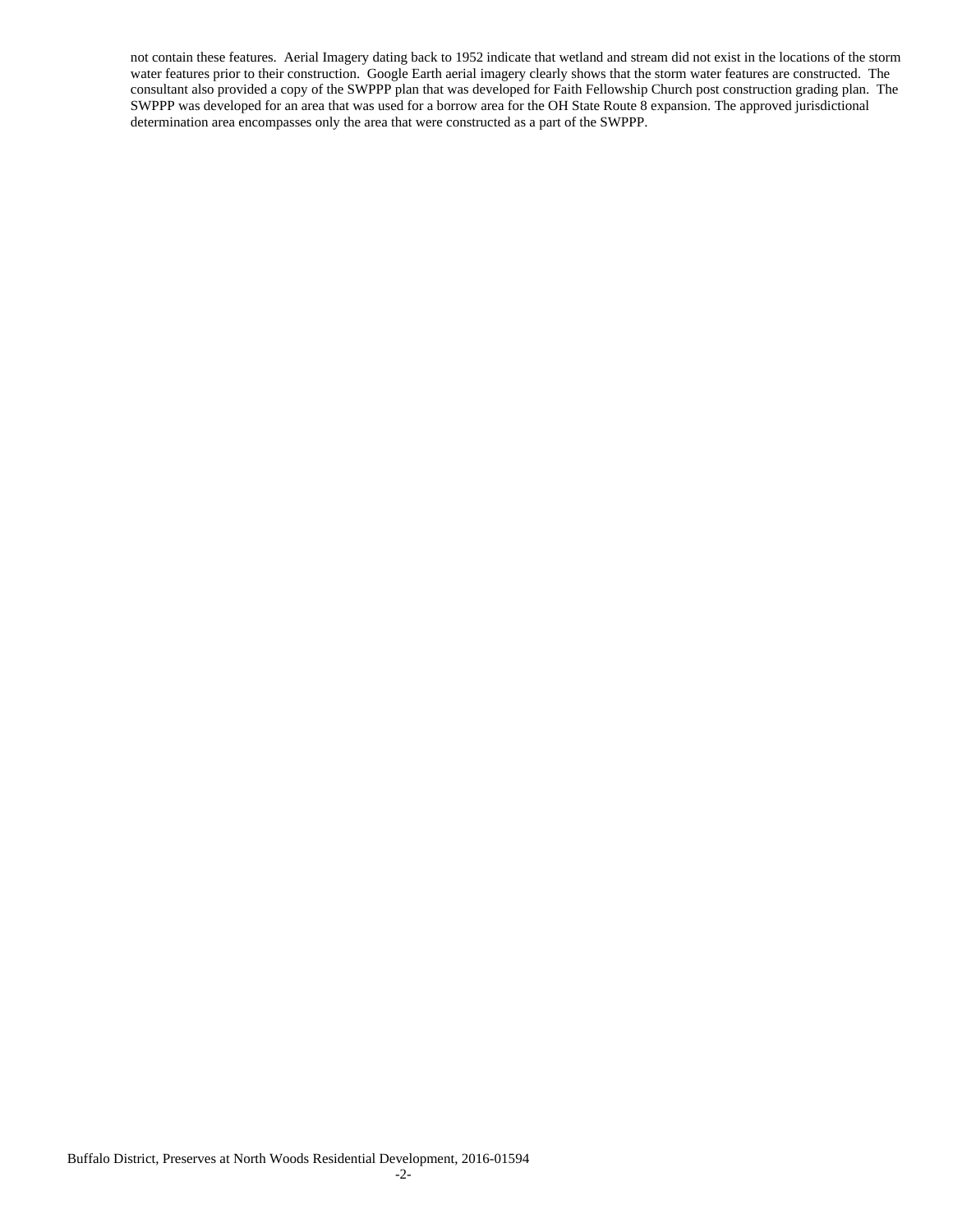### **SECTION III: CWA ANALYSIS**

#### **A. TNWs AND WETLANDS ADJACENT TO TNWs**

**The agencies will assert jurisdiction over TNWs and wetlands adjacent to TNWs. If the aquatic resource is a TNW, complete Section III.A.1 and Section III.D.1. only; if the aquatic resource is a wetland adjacent to a TNW, complete Sections III.A.1 and 2 and Section III.D.1.; otherwise, see Section III.B below**.

- **1. TNW**  Identify TNW: *Click here to enter text.*
	- Summarize rationale supporting determination: *Click here to enter text.*
- **2. Wetland adjacent to TNW**  Summarize rationale supporting conclusion that wetland is "adjacent": *Click here to enter text.*

## **B. CHARACTERISTICS OF TRIBUTARY (THAT IS NOT A TNW) AND ITS ADJACENT WETLANDS (IF ANY):**

**This section summarizes information regarding characteristics of the tributary and its adjacent wetlands, if any, and it helps determine whether or not the standards for jurisdiction established under Rapanos have been met.** 

**The agencies will assert jurisdiction over non-navigable tributaries of TNWs where the tributaries are "relatively permanent waters" (RPWs), i.e. tributaries that typically flow year-round or have continuous flow at least seasonally (e.g., typically 3 months). A wetland that directly abuts an RPW is also jurisdictional. If the aquatic resource is not a TNW, but has year-round (perennial) flow, skip to Section III.D.2. If the aquatic resource is a wetland directly abutting a tributary with perennial flow, skip to Section III.D.4.** 

**A wetland that is adjacent to but that does not directly abut an RPW requires a significant nexus evaluation. Corps districts and EPA regions will include in the record any available information that documents the existence of a significant nexus between a relatively permanent tributary that is not perennial (and its adjacent wetlands if any) and a traditional navigable water, even though a significant nexus finding is not required as a matter of law.** 

If the waterbody<sup>4</sup> is not an RPW, or a wetland directly abutting an RPW, a JD will require additional data to determine if the **waterbody has a significant nexus with a TNW. If the tributary has adjacent wetlands, the significant nexus evaluation must consider the tributary in combination with all of its adjacent wetlands. This significant nexus evaluation that combines, for analytical purposes, the tributary and all of its adjacent wetlands is used whether the review area identified in the JD request is the tributary, or its adjacent wetlands, or both. If the JD covers a tributary with adjacent wetlands, complete Section III.B.1 for the tributary, Section III.B.2 for any onsite wetlands, and Section III.B.3 for all wetlands adjacent to that tributary, both onsite and offsite. The determination whether a significant nexus exists is determined in Section III.C below.** 

 **1. Characteristics of non-TNWs that flow directly or indirectly into TNW** 

 **(i) General Area Conditions:** 

 Watershed size: *# Choose an item.* Drainage area: *# Choose an item.*

 Average annual rainfall: *#* inches Average annual snowfall: *#* inches

#### **(ii) Physical Characteristics:**

 $\overline{a}$ 

- (a) Relationship with TNW:
	- $\Box$  Tributary flows directly into TNW.

п Tributary flows through *Choose an item.* tributaries before entering TNW.

 Project waters are *Choose an item.* river miles from TNW. Project waters are *Choose an item.* river miles from RPW. Project waters are *Choose an item.* aerial (straight) miles from TNW. Project waters are *Choose an item.* aerial (straight) miles from RPW. Project waters cross or serve as state boundaries. Explain: *Click here to enter text.*

Identify flow route to TNW5: *Click here to enter text.* Tributary stream order, if known: *Click here to enter text.*

(b) General Tributary Characteristics (check all that apply):

**Tributary** is:  $\Box$  Natural

口 Artificial (man-made). Explain: *Click here to enter text.*

Manipulated (man-altered). Explain: *Click here to enter text.*

#### Buffalo District, Preserves at North Woods Residential Development, 2016-01594

<sup>&</sup>lt;sup>4</sup> Note that the Instructional Guidebook contains additional information regarding swales, ditches, washes, and erosional features generally and in the arid West.  $^5$  Flow route can be described by identifying, e.g., tributary a, which flows through the review area, to flow into tributary b, which then flows into TNW.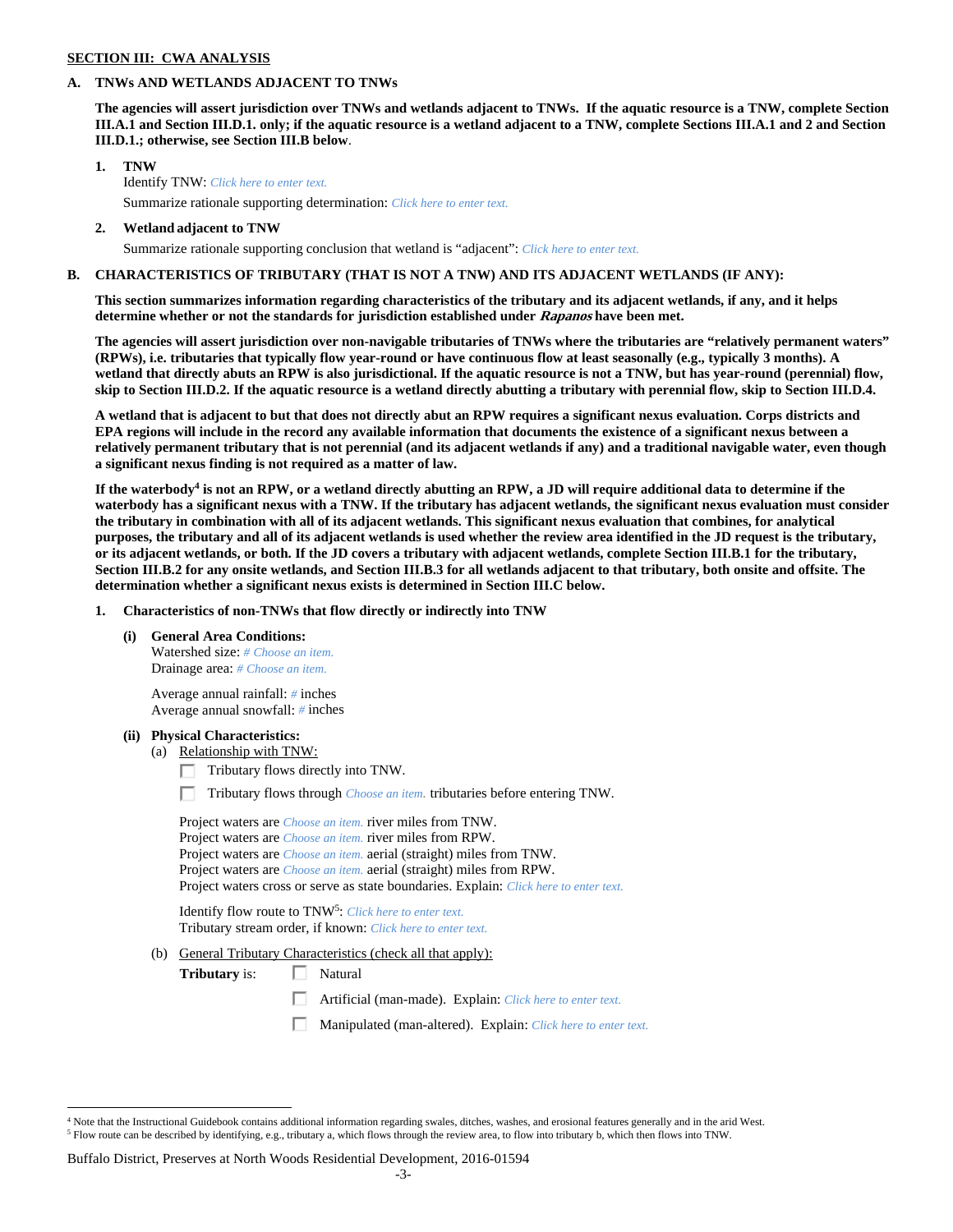|     | Tributary properties with respect to top of bank (estimate):<br>Average width: $#$ feet<br>Average depth: # feet<br>Average side slopes: Choose an item.                                                                                                                                                                                                                                                                                                                                                                                                                                                                                                                                                                                                                                                                                                                                                                                                                                                                                                                                                                                                                                                                                        |
|-----|-------------------------------------------------------------------------------------------------------------------------------------------------------------------------------------------------------------------------------------------------------------------------------------------------------------------------------------------------------------------------------------------------------------------------------------------------------------------------------------------------------------------------------------------------------------------------------------------------------------------------------------------------------------------------------------------------------------------------------------------------------------------------------------------------------------------------------------------------------------------------------------------------------------------------------------------------------------------------------------------------------------------------------------------------------------------------------------------------------------------------------------------------------------------------------------------------------------------------------------------------|
|     | Primary tributary substrate composition (check all that apply):                                                                                                                                                                                                                                                                                                                                                                                                                                                                                                                                                                                                                                                                                                                                                                                                                                                                                                                                                                                                                                                                                                                                                                                 |
|     | Silts<br>Sands<br>Concrete                                                                                                                                                                                                                                                                                                                                                                                                                                                                                                                                                                                                                                                                                                                                                                                                                                                                                                                                                                                                                                                                                                                                                                                                                      |
|     | Cobbles<br>Gravel<br>Muck                                                                                                                                                                                                                                                                                                                                                                                                                                                                                                                                                                                                                                                                                                                                                                                                                                                                                                                                                                                                                                                                                                                                                                                                                       |
|     | Bedrock<br>Vegetation. Type/% cover: Click here to enter text.                                                                                                                                                                                                                                                                                                                                                                                                                                                                                                                                                                                                                                                                                                                                                                                                                                                                                                                                                                                                                                                                                                                                                                                  |
|     | Other. Explain: Click here to enter text.                                                                                                                                                                                                                                                                                                                                                                                                                                                                                                                                                                                                                                                                                                                                                                                                                                                                                                                                                                                                                                                                                                                                                                                                       |
|     | Tributary condition/stability [e.g., highly eroding, sloughing banks]. Explain: Click here to enter text.<br>Presence of run/riffle/pool complexes. Explain: Click here to enter text.<br>Tributary geometry: Choose an item.<br>Tributary gradient (approximate average slope): #%                                                                                                                                                                                                                                                                                                                                                                                                                                                                                                                                                                                                                                                                                                                                                                                                                                                                                                                                                             |
| (c) | Flow:<br>Tributary provides for: Choose an item.<br>Estimate average number of flow events in review area/year: Choose an item.<br>Describe flow regime: Click here to enter text.<br>Other information on duration and volume: Click here to enter text.                                                                                                                                                                                                                                                                                                                                                                                                                                                                                                                                                                                                                                                                                                                                                                                                                                                                                                                                                                                       |
|     | <b>Surface flow is:</b> Choose an item. <b>Characteristics:</b> Click here to enter text.                                                                                                                                                                                                                                                                                                                                                                                                                                                                                                                                                                                                                                                                                                                                                                                                                                                                                                                                                                                                                                                                                                                                                       |
|     | Subsurface flow: Choose an item. Explain findings: Click here to enter text.<br>$\Box$ Dye (or other) test performed: <i>Click here to enter text</i> .                                                                                                                                                                                                                                                                                                                                                                                                                                                                                                                                                                                                                                                                                                                                                                                                                                                                                                                                                                                                                                                                                         |
|     | Tributary has (check all that apply):<br>$\Box$ Bed and banks<br>OHWM <sup>6</sup> (check all indicators that apply):<br>clear, natural line impressed on the bank $\Box$<br>the presence of litter and debris<br>changes in the character of soil<br>destruction of terrestrial vegetation<br>the presence of wrack line<br>shelving<br>vegetation matted down, bent, or absent $\Box$<br>sediment sorting<br>leaf litter disturbed or washed away<br>scour<br>sediment deposition<br>multiple observed or predicted flow events<br>water staining<br>abrupt change in plant community Click here to enter text.<br>other (list): Click here to enter text.<br>Discontinuous OHWM. <sup>7</sup> Explain: Click here to enter text.<br>If factors other than the OHWM were used to determine lateral extent of CWA jurisdiction (check all that apply):<br>Mean High Water Mark indicated by:<br>$\Box$ High Tide Line indicated by:<br>$\Box$ oil or scum line along shore objects<br>survey to available datum;<br>fine shell or debris deposits (foreshore)<br>physical markings;<br>$\Box$<br>physical markings/characteristics<br>vegetation lines/changes in vegetation types.<br>tidal gauges<br>other (list): Click here to enter text. |
|     | (iii) Chemical Characteristics:<br>Characterize tributary (e.g., water color is clear, discolored, oily film; water quality; general watershed characteristics, etc.).                                                                                                                                                                                                                                                                                                                                                                                                                                                                                                                                                                                                                                                                                                                                                                                                                                                                                                                                                                                                                                                                          |

Explain: *Click here to enter text.* Identify specific pollutants, if known: *Click here to enter text.*

 $\overline{a}$ 

<sup>6</sup> A natural or man-made discontinuity in the OHWM does not necessarily sever jurisdiction (e.g., where the stream temporarily flows underground, or where the OHWM has been removed by development or agricultural practices). Where there is a break in the OHWM that is unrelated to the waterbody's flow regime (e.g., flow over a rock outcrop or through a culvert), the agencies will look for indicators of flow above and below the break. 7 Ibid.

Buffalo District, Preserves at North Woods Residential Development, 2016-01594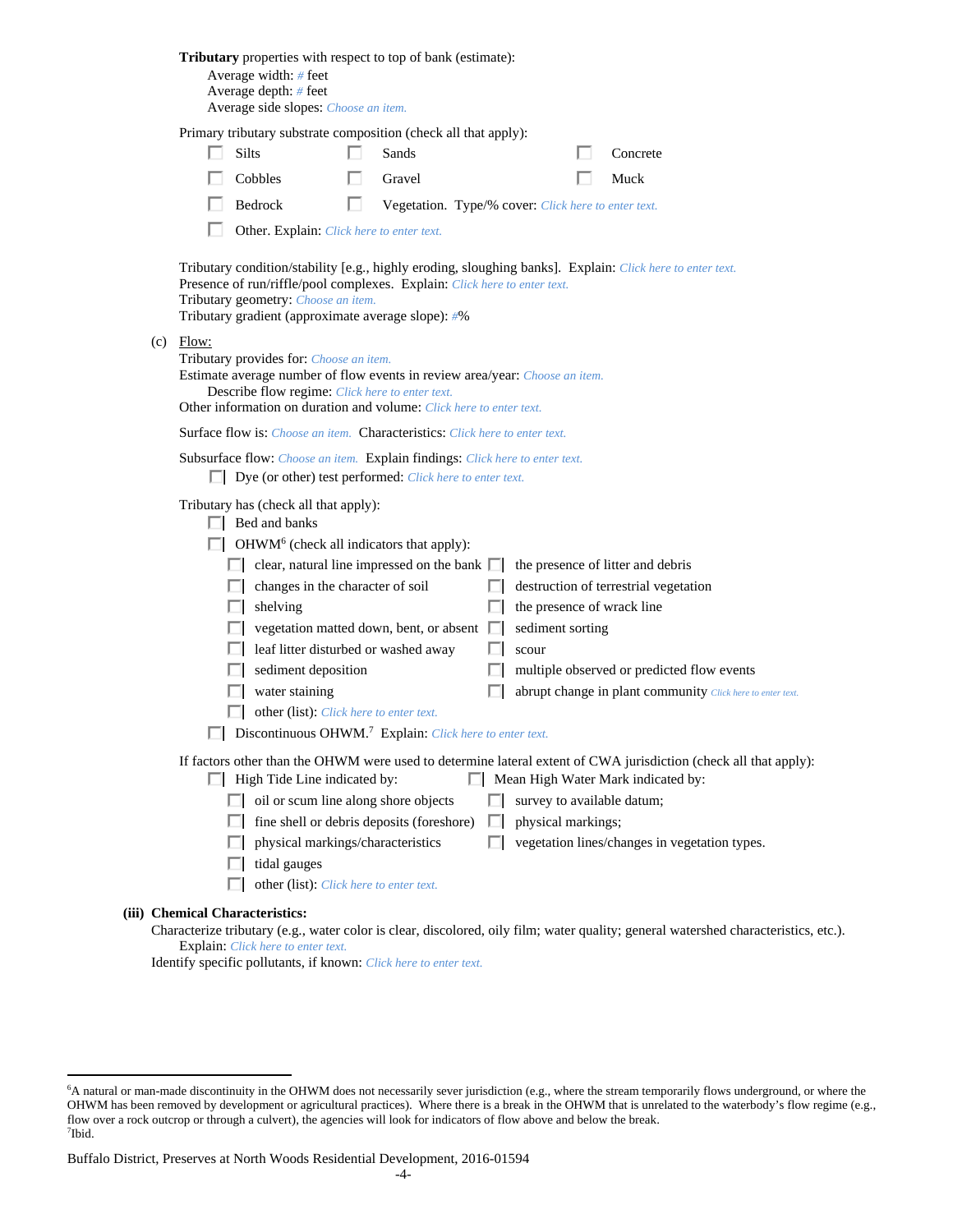## **(iv) Biological Characteristics. Channel supports (check all that apply):**

- Riparian corridor. Characteristics (type, average width): *Click here to enter text.*
- Wetland fringe. Characteristics: *Click here to enter text.*
- $\Box$  Habitat for:
	- Federally Listed species. Explain findings: *Click here to enter text*.
	- п. Fish/spawn areas. Explain findings: *Click here to enter text.*
	- п. Other environmentally-sensitive species. Explain findings: *Click here to enter text.*
	- п. Aquatic/wildlife diversity. Explain findings: *Click here to enter text.*

#### **2. Characteristics of wetlands adjacent to non-TNW that flow directly or indirectly into TNW**

#### **(i) Physical Characteristics:**

- (a) General Wetland Characteristics:
	- Properties:

 Wetland size: *#* acres Wetland type. Explain: *Click here to enter text.*

Wetland quality. Explain: *Click here to enter text.*

Project wetlands cross or serve as state boundaries. Explain: *Click here to enter text.*

(b) General Flow Relationship with Non-TNW: Flow is: *Choose an item.* Explain: *Click here to enter text.*

 Surface flow is: *Choose an item.* Characteristics: *Click here to enter text.*

Subsurface flow: *Choose an item.* Explain findings: *Click here to enter text.*

Dye (or other) test performed: *Click here to enter text.*

#### (c) Wetland Adjacency Determination with Non-TNW:

- $\Box$  Directly abutting
- $\Box$  Not directly abutting
	- п. Discrete wetland hydrologic connection. Explain: *Click here to enter text.*
	- Ecological connection. Explain: *Click here to enter text.* O.
	- O. Separated by berm/barrier. Explain: *Click here to enter text.*
- (d) Proximity (Relationship) to TNW

Project wetlands are *Choose an item.* river miles from TNW. Project waters are *Choose an item.* aerial (straight) miles from TNW. Flow is from: *Choose an item.* Estimate approximate location of wetland as within the *Choose an item.* floodplain.

#### **(ii) Chemical Characteristics:**

Characterize wetland system (e.g., water color is clear, brown, oil film on surface; water quality; general watershed characteristics; etc.). Explain: *Click here to enter text.*

Identify specific pollutants, if known: *Click here to enter text.*

### **(iii) Biological Characteristics. Wetland supports (check all that apply):**

- Riparian buffer. Characteristics (type, average width): *Click here to enter text.*
- Vegetation type/percent cover. Explain: *Click here to enter text.*
- $\Box$  Habitat for:
	- Federally Listed species. Explain findings: *Click here to enter text*.
	- Fish/spawn areas. Explain findings: *Click here to enter text*.
	- Other environmentally-sensitive species. Explain findings: *Click here to enter text.*
	- Aquatic/wildlife diversity. Explain findings: *Click here to enter text.*

#### **3. Characteristics of all wetlands adjacent to the tributary (if any)**

 All wetland(s) being considered in the cumulative analysis: *Choose an item.* Approximately (*#*) acres in total are being considered in the cumulative analysis.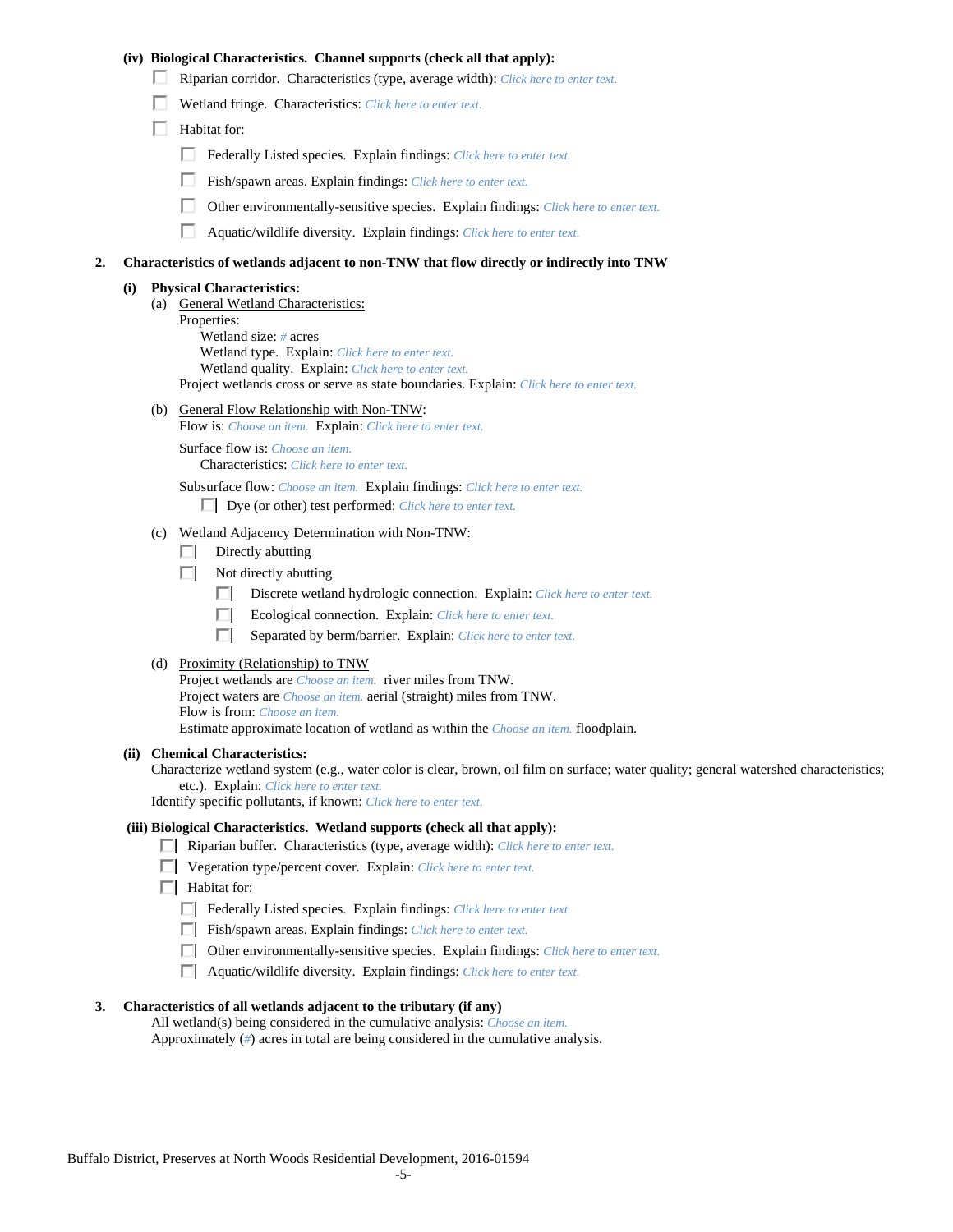| Directly abuts? $(Y/N)$ | Size (in acres) | Directly abuts? $(Y/N)$ | Size (in acres) |
|-------------------------|-----------------|-------------------------|-----------------|
| V/N                     |                 |                         |                 |
| Y/N                     |                 | $^{\prime}$ /N          |                 |
| Y/N                     |                 | 77N                     |                 |
| Y/N.                    |                 | 77N                     |                 |

Summarize overall biological, chemical and physical functions being performed: *Click here to enter text.*

## **C. SIGNIFICANT NEXUS DETERMINATION**

**A significant nexus analysis will assess the flow characteristics and functions of the tributary itself and the functions performed by any wetlands adjacent to the tributary to determine if they significantly affect the chemical, physical, and biological integrity of a TNW. For each of the following situations, a significant nexus exists if the tributary, in combination with all of its adjacent wetlands, has more than a speculative or insubstantial effect on the chemical, physical and/or biological integrity of a TNW. Considerations when evaluating significant nexus include, but are not limited to the volume, duration, and frequency of the flow of water in the tributary and its proximity to a TNW, and the functions performed by the tributary and all its adjacent wetlands. It is not appropriate to determine significant nexus based solely on any specific threshold of distance (e.g. between a tributary and its adjacent wetland or between a tributary and the TNW). Similarly, the fact an adjacent wetland lies within or outside of a floodplain is not solely determinative of significant nexus.** 

#### **Draw connections between the features documented and the effects on the TNW, as identified in the** *Rapanos* **Guidance and discussed in the Instructional Guidebook. Factors to consider include, for example:**

- Does the tributary, in combination with its adjacent wetlands (if any), have the capacity to carry pollutants or flood waters to TNWs, or to reduce the amount of pollutants or flood waters reaching a TNW?
- Does the tributary, in combination with its adjacent wetlands (if any), provide habitat and lifecycle support functions for fish and other species, such as feeding, nesting, spawning, or rearing young for species that are present in the TNW?
- Does the tributary, in combination with its adjacent wetlands (if any), have the capacity to transfer nutrients and organic carbon that support downstream foodwebs?
- Does the tributary, in combination with its adjacent wetlands (if any), have other relationships to the physical, chemical, or biological integrity of the TNW?

#### *Note: the above list of considerations is not inclusive and other functions observed or known to occur should be documented below:*

- **1. Significant nexus findings for non-RPW that has no adjacent wetlands and flows directly or indirectly into TNWs.** Explain findings of presence or absence of significant nexus below, based on the tributary itself, then go to Section III.D: *Click here to enter text.*
- **2. Significant nexus findings for non-RPW and its adjacent wetlands, where the non-RPW flows directly or indirectly into TNWs.**  Explain findings of presence or absence of significant nexus below, based on the tributary in combination with all of its adjacent wetlands, then go to Section III.D: *Click here to enter text.*
- **3. Significant nexus findings for wetlands adjacent to an RPW but that do not directly abut the RPW.** Explain findings of presence or absence of significant nexus below, based on the tributary in combination with all of its adjacent wetlands, then go to Section III.D: *Click here to enter text.*

## **D. DETERMINATIONS OF JURISDICTIONAL FINDINGS. THE SUBJECT WATERS/WETLANDS ARE (CHECK ALL THAT APPLY):**

- **1. TNWs and Adjacent Wetlands.** Check all that apply and provide size estimates in review area:
	- TNWs: *#* linear feet *#* width (ft), Or, *#* acres.
	- Wetlands adjacent to TNWs: *#* acres.
- **2. RPWs that flow directly or indirectly into TNWs.** 
	- Tributaries of TNWs where tributaries typically flow year-round are jurisdictional. Provide data and rationale indicating that tributary is perennial: *Click here to enter text.*.
	- Tributaries of TNW where tributaries have continuous flow "seasonally" (e.g., typically three months each year) are jurisdictional. Data supporting this conclusion is provided at Section III.B. Provide rationale indicating that tributary flows seasonally: *Click here to enter text.*.

Provide estimates for jurisdictional waters in the review area (check all that apply):

- Tributary waters:  $\#$  linear feet  $\#$  width (ft).
- Other non-wetland waters: *#* acres.

Identify type(s) of waters: *Click here to enter text.*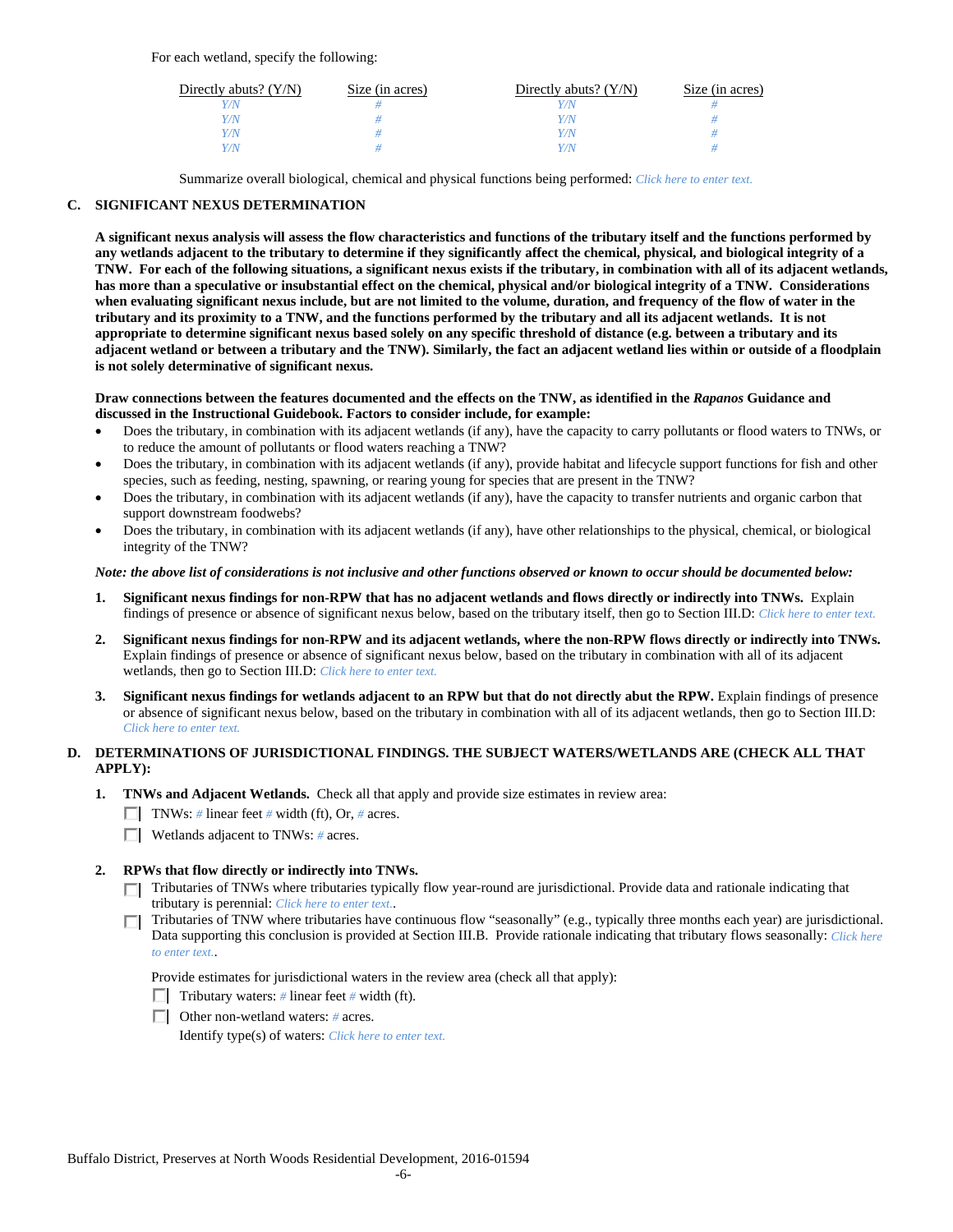### 3. Non-RPWs<sup>8</sup> that flow directly or indirectly into TNWs.

Waterbody that is not a TNW or an RPW, but flows directly or indirectly into a TNW, and it has a significant nexus with a TNW is jurisdictional. Data supporting this conclusion is provided at Section III.C.

Provide estimates for jurisdictional waters within the review area (check all that apply):

- **Tributary waters:** # linear feet # width (ft).
- Other non-wetland waters: *#* acres.
	- Identify type(s) of waters: *Click here to enter text.*

# **4. Wetlands directly abutting an RPW that flow directly or indirectly into TNWs.**

- **Wetlands directly abut RPW and thus are jurisdictional as adjacent wetlands.** 
	- Wetlands directly abutting an RPW where tributaries typically flow year-round. Provide data and rationale indicating that tributary is perennial in Section III.D.2, above. Provide rationale indicating that wetland is directly abutting an RPW: *Click here to enter text.*
	- Wetlands directly abutting an RPW where tributaries typically flow "seasonally." Provide data indicating that П tributary is seasonal in Section III.B and rationale in Section III.D.2, above. Provide rationale indicating that wetland is directly abutting an RPW: *Click here to enter text.*

Provide acreage estimates for jurisdictional wetlands in the review area: *#* acres.

- **5. Wetlands adjacent to but not directly abutting an RPW that flow directly or indirectly into TNWs.** 
	- $\Box$  Wetlands that do not directly abut an RPW, but when considered in combination with the tributary to which they are adjacent and with similarly situated adjacent wetlands, have a significant nexus with a TNW are jurisidictional. Data supporting this conclusion is provided at Section III.C.

Provide acreage estimates for jurisdictional wetlands in the review area: *#* acres.

- **6. Wetlands adjacent to non-RPWs that flow directly or indirectly into TNWs.** 
	- Wetlands adjacent to such waters, and have when considered in combination with the tributary to which they are adjacent  $\Box$ and with similarly situated adjacent wetlands, have a significant nexus with a TNW are jurisdictional. Data supporting this conclusion is provided at Section III.C.

Provide estimates for jurisdictional wetlands in the review area: *#* acres.

#### **7. Impoundments of jurisdictional waters.9**

As a general rule, the impoundment of a jurisdictional tributary remains jurisdictional.

- Demonstrate that impoundment was created from "waters of the U.S.," or
- Demonstrate that water meets the criteria for one of the categories presented above (1-6), or
- Demonstrate that water is isolated with a nexus to commerce (see E below).

## **E. ISOLATED [INTERSTATE OR INTRA-STATE] WATERS, INCLUDING ISOLATED WETLANDS, THE USE, DEGRADATION OR DESTRUCTION OF WHICH COULD AFFECT INTERSTATE COMMERCE, INCLUDING ANY SUCH WATERS (CHECK ALL THAT APPLY):10**

- which are or could be used by interstate or foreign travelers for recreational or other purposes.
- $\Box$  from which fish or shellfish are or could be taken and sold in interstate or foreign commerce.
- $\Box$  which are or could be used for industrial purposes by industries in interstate commerce.
- Interstate isolated waters.Explain: *Click here to enter text.*
- Other factors.Explain: *Click here to enter text.*

#### **Identify water body and summarize rationale supporting determination:** *Click here to enter text.*

Provide estimates for jurisdictional waters in the review area (check all that apply):

- **Tributary waters:** # linear feet # width (ft).
- Other non-wetland waters: *#* acres.

Identify type(s) of waters: *Click here to enter text.*

Wetlands: *#* acres.

 $\overline{a}$ 8 See Footnote # 3.

<sup>&</sup>lt;sup>9</sup> To complete the analysis refer to the key in Section III.D.6 of the Instructional Guidebook.

<sup>&</sup>lt;sup>10</sup> Prior to asserting or declining CWA jurisdiction based solely on this category, Corps Districts will elevate the action to Corps and EPA HQ for review consistent with the process described in the Corps/EPA *Memorandum Regarding CWA Act Jurisdiction Following Rapanos.*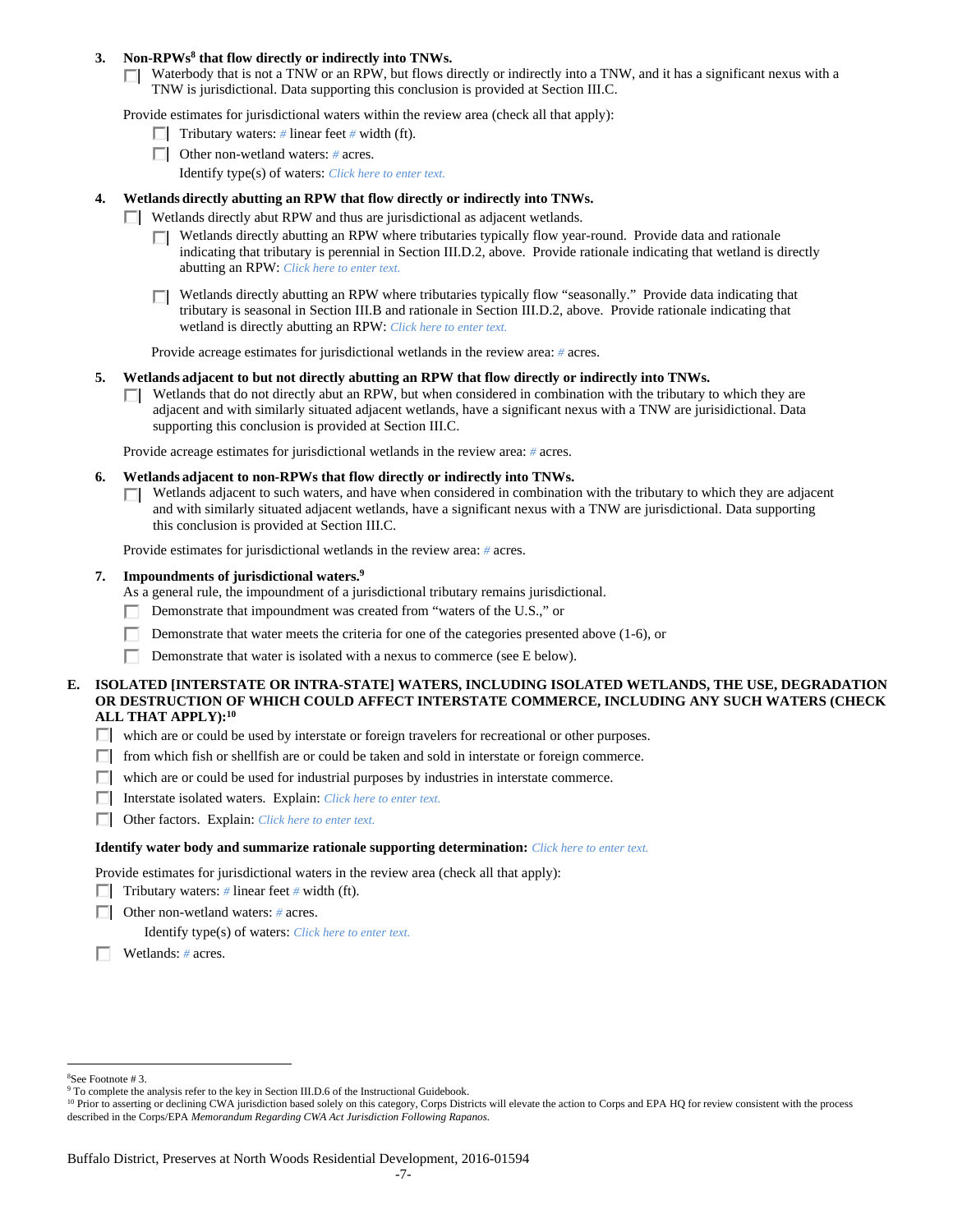## **F. NON-JURISDICTIONAL WATERS, INCLUDING WETLANDS (CHECK ALL THAT APPLY):**

| $\Box$ If potential wetlands were assessed within the review area, these areas did not meet the criteria in the 1987 Corps of Engineers |
|-----------------------------------------------------------------------------------------------------------------------------------------|
| Wetland Delineation Manual and/or appropriate Regional Supplements.                                                                     |

- Review area included isolated waters with no substantial nexus to interstate (or foreign) commerce.
	- Prior to the Jan 2001 Supreme Court decision in "*SWANCC*," the review area would have been regulated based solely on the п "Migratory Bird Rule" (MBR).
- г Waters do not meet the "Significant Nexus" standard, where such a finding is required for jurisdiction. Explain: *Click here to enter text.*
- Other: (explain, if not covered above): See Section 1. 2. B above. The drainage features on-site were constructed for the Faith ⊽ Fellowship Church Storm Water Pollution Prevention Plan. The storm water features were constructed within the past 10 years.

Provide acreage estimates for non-jurisdictional waters in the review area, where the sole potential basis of jurisdiction is the MBR factors (i.e., presence of migratory birds, presence of endangered species, use of water for irrigated agriculture), using best professional judgment (check all that apply):

- Non-wetland waters (i.e., rivers, streams): *#* linear feet *#* width (ft).
- П. Lakes/ponds: *#* acres.

П

- П. Other non-wetland waters: 0.5 acres. List type of aquatic resource:
- П. Wetlands: *#* acres.

Provide acreage estimates for non-jurisdictional waters in the review area that do not meet the "Significant Nexus" standard, where such a finding is required for jurisdiction (check all that apply):

- п Non-wetland waters (i.e., rivers, streams): *#* linear feet *#* width (ft).
- г Lakes/ponds: *#* acres.
- Other non-wetland waters: *#* acres. List type of aquatic resource: *Click here to enter text.*. Г
- Wetlands: *#* acres.

# **SECTION IV: DATA SOURCES.**

**A. SUPPORTING DATA. Data reviewed for JD (check all that apply -** checked items shall be included in case file and, where checked and requested, appropriately reference sources below):

- Maps, plans, plots or plat submitted by or on behalf of the applicant/consultant: Delineation submitted with PCN for North Woods Residential Development December 21, 2016 and revised January 30, 2017
- $\nabla$  Data sheets prepared/submitted by or on behalf of the applicant/consultant.
	- $\triangledown$  Office concurs with data sheets/delineation report.
	- $\Box$  Office does not concur with data sheets/delineation report.
- Data sheets prepared by the Corps: *Click here to enter text.*
- Corps navigable waters' study: *Click here to enter text.*
- U.S. Geological Survey Hydrologic Atlas: USACE ORM 2 Database
	- USGS NHD data.

п

- $\Box$  USGS 8 and 12 digit HUC maps.
- U.S. Geological Survey map(s). Cite scale & quad name: OH- Northfield
- USDA Natural Resources Conservation Service Soil Survey. Citation: Soil Survey for Summit County-Revised 1990.
- $|\nabla|$  National wetlands inventory map(s). Cite name: USACE ORM 2 Database
- State/Local wetland inventory map(s): *Click here to enter text.*
- FEMA/FIRM maps: *Click here to enter text.*
- 100-year Floodplain Elevation is: *Click here to enter text.* (National Geodectic Vertical Datum of 1929) П.
- **Photographs:**  $\boxed{\bullet}$  Aerial (Name & Date): Google Earth Pro, Bing Aerial Imagery, 2008, 2009, 2010, 2012
	- or  $\Box$  Other (Name & Date): *Click here to enter text.*
- **Previous determination(s). File no. and date of response letter:** *Click here to enter text.*
- Applicable/supporting case law: *Click here to enter text.* П
- Applicable/supporting scientific literature: *Click here to enter text.* П
- Other information (please specify): *Click here to enter text.* п

### **B. ADDITIONAL COMMENTS TO SUPPORT JD:** *Click here to enter text.*